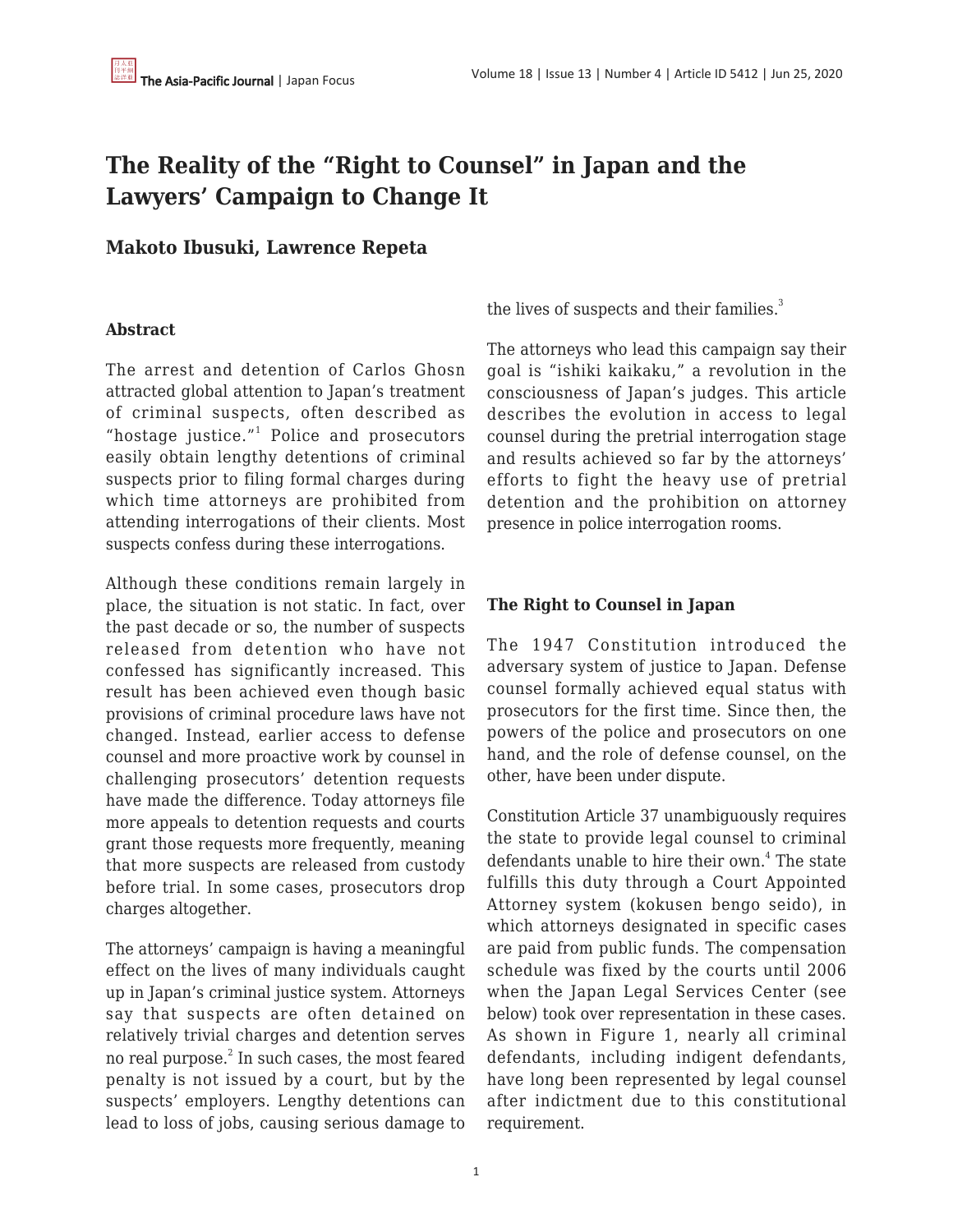#### Figure  $1^5$



The situation has been completely different for suspects held in detention but not formally charged. Constitution Article 34 provides a right to counsel after arrest and prior to indictment, but does not compel the state to pay attorney fees during this period. As a result, for many years most suspects were without legal counsel during the critical preindictment phase when police and prosecutors detain and interrogate them. Most suspects confess during these interrogations, effectively sealing their fate when their cases come to trial.

The first step in building a system that would adequately protect the rights of criminal suspects was to provide access to legal counsel at an early stage after arrest and prior to indictment. As described below, attorneys began to seriously address this problem in the 1990s.

#### **The "Duty Attorney" System**

Prior to 1990, suspects unable to hire their own attorneys rarely had legal representation during the pretrial stage. There was a breakthrough that year when the Oita and Fukuoka prefectural bar associations began to offer a pro bono service to persons under arrest. They called this the "Duty Attorney" (DA, tōban bengoshi) system. Under this scheme, bar associations dispatch attorneys after receiving requests from arrested suspects, family members, or others acting on their behalf, including custodial officers.<sup>6</sup> The first interview is free. If suspects choose to retain the DA lawyer, then they are responsible to pay attorney fees. In recent years, the number of suspects who request DA attorneys has steadily increased. These suspects choose to retain DA attorneys in approximately half of the cases. Figure 2 shows the trend in recent years. Moreover, suspects are requesting them at an earlier stage. In 2007, only 20% of requests to meet Duty Attorneys were made prior to indictment. This number gradually increased over the following decade. By 2017, it had reached 78%.

#### **[Figure 2](https://www.nichibenren.or.jp/library/en/about/data/WhitePaper2017.pdf)** <sup>7</sup>



The example set by the two bar associations was quickly followed by others. By 1992, all local bar associations had begun similar operations.<sup>8</sup> Some created special dispatching schemes for specific cases such as murder and serious felony cases that did not require requests from the suspect. Without government support, however, funding was always an issue. For the system to survive and grow, a stable source of funding would have to be found.

The Japan Legal Aid Association was founded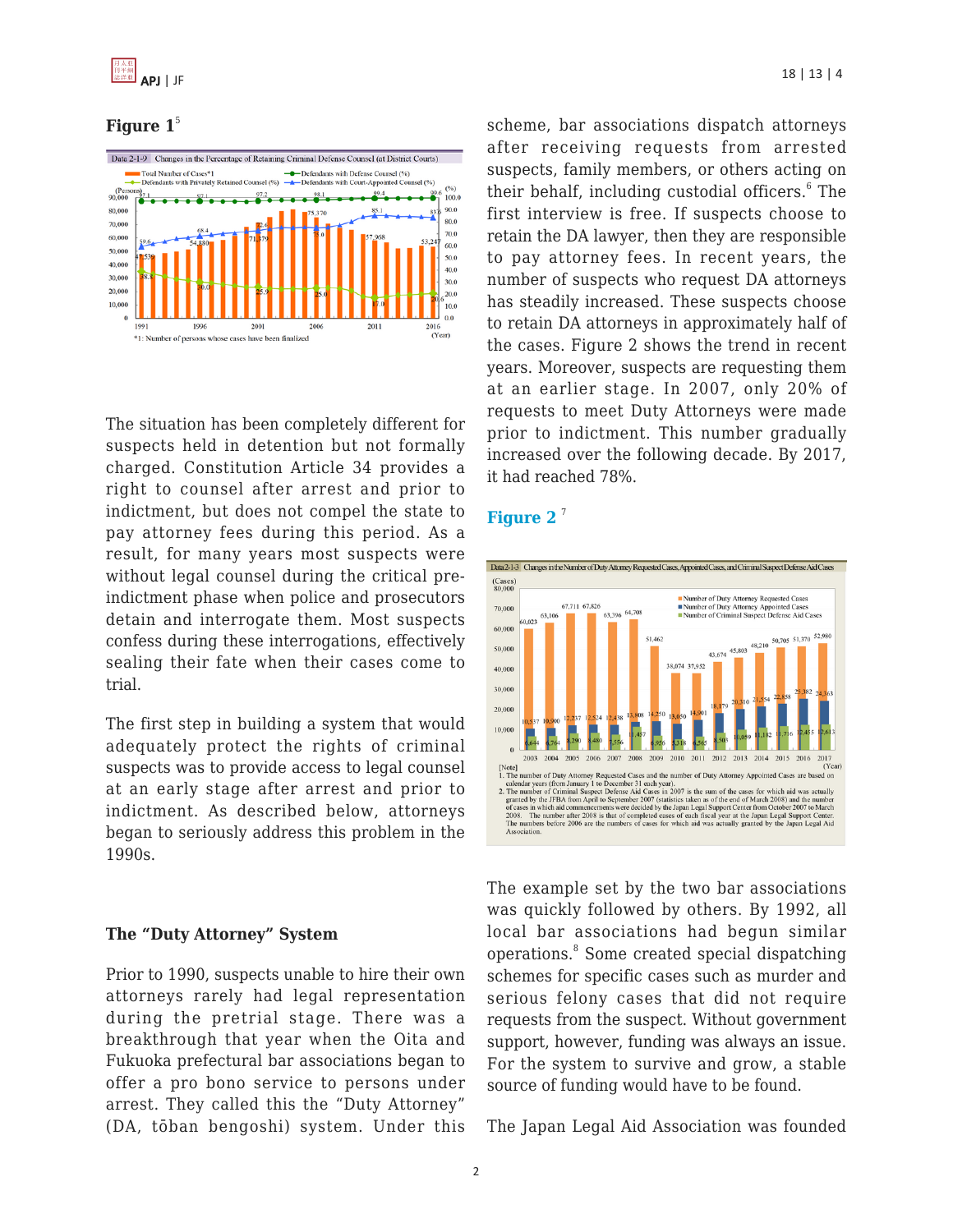by the Japan Federation of Bar Associations (JFBA) in 1952 to provide financial support for legal services to indigent clients. In 1990, the Association began to provide financial aid for defense expenses for suspects unable to pay on their own.<sup>9</sup> The source of these funds has been membership fees and surcharges on members of the JFBA and local bar associations. Funding has always been a difficult issue and in an attempt to cover chronic budget shortages, the JFBA established an emergency fund to provide additional support in  $1995.<sup>10</sup>$  Eventually, the Japan Legal Aid Association was dissolved, but the bar associations have continued to provide funding. In June 2009, the JFBA launched a new fund for this purpose called the "Fund for Juvenile and Criminal Defense."<sup>11</sup> All of these funds are ultimately paid by member attorneys through bar membership fees and monthly surcharges. $12$ 

The Duty Attorney system funded by the bar associations was the sole program devoted to providing legal counsel to indigent criminal suspects until government-funded resources were made available in accordance with proposals in the historic report of the Judicial System Reform Council issued in June, 2001.<sup>13</sup>

## **The Government-funded Japan Legal Services Center "Hōterasu"**

Responding to the Council's proposals, the Diet adopted the Comprehensive Legal Support Law in June, 2004. This law created the Japan Legal Services Center (JLSC), an entirely new government-funded legal services network for persons of limited means, including criminal defendants. Commonly known as "Hō terasu," the JLSC commenced operations in October 2006. Today, the JLSC offers services at more than 100 locations nationwide. The annual budget in 2019 is more than 30 billion yen (approx. US \$ 300 million) and it employs approximately 200 attorneys.<sup>14</sup>

The JLSC offers a wide range of services in civil and criminal matters. It took over operation of the Court Appointed Attorney system (kokusen bengo seido) for post-indictment assignments in 2006 and today also provides legal representation in many pre-indictment cases.

One of the major innovations that arose from the call for judicial reform was the creation of a new system of lay judge trials (saiban'in saiban) for serious criminal cases. $15$  When this system was launched in 2009 the JLSC began to provide legal assistance for criminal suspects in those cases prior to indictment. JLSC representation of suspects was also expanded in 2009 to include all cases where the assistance of defense counsel at trial is mandatory.<sup>16</sup> The scope was further expanded as of June 2018 to cover all cases where a detention warrant has been issued to a suspect. $17$ 

## **Continued Importance of the Duty Attorney System**

The JLSC does not cover all cases. This is especially true immediately after arrest. JLSC attorneys are appointed after detention and suspects can be held in police custody for up to 72 hours before meeting JLSC attorneys.

Despite the work of the JLSC, the Duty Attorney system continues to be extremely important and its popularity is growing. As shown in Figure 2, the number of cases in which suspects request meetings with DA attorneys has steadily risen since 2011, reaching more than 50,000 in 2017. This covers approximately half of all detentions. Figure 2 also shows that about half of these suspects choose to retain DA attorneys. (In other cases, suspects may shift from DA attorneys to government-funded representation by JLSC attorneys.)

Because the DA scheme is operated by bar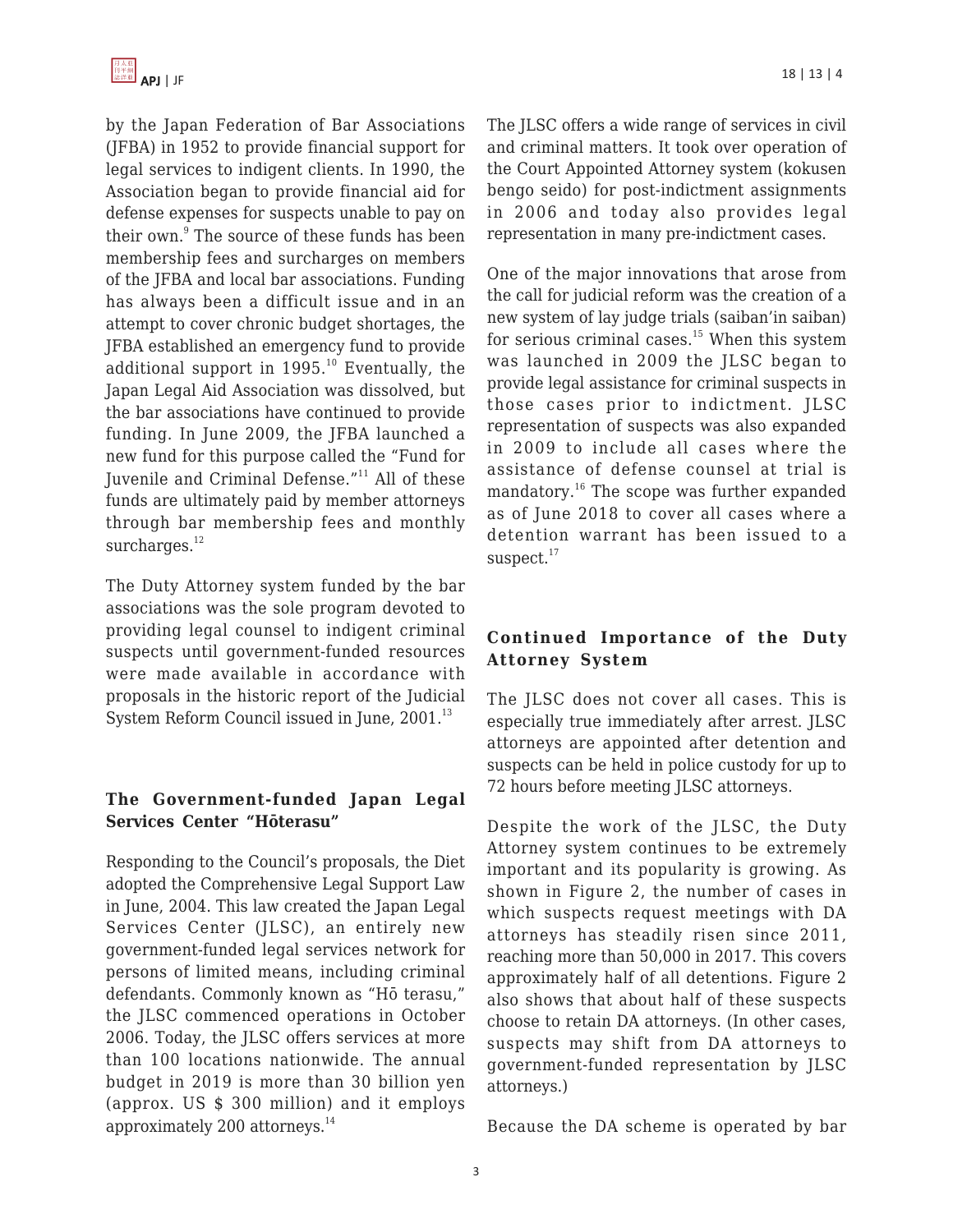associations rather than the government, funding continues to be an ongoing challenge. In recent years, the percentage of Duty Attorney cases supported by bar association funding has continuously increased, going from less than 14% in 2009 to more than 35% in 2017.

## **Attorneys Fight to Gain Access to the Interrogation Room**

Creation of the Duty Attorney system was a vital step in the campaign to improve access to legal counsel, but problems remained. For example, when attorneys arrived at police stations their requests to meet with clients were sometimes denied. The legal foundation for such denials is found in Article 39 of the Code of Criminal Procedure, which authorizes investigators and prosecutors to restrict the right to confer with counsel "when it is necessary for investigation."<sup>18</sup> This practice is called "designated meetings with defense counsel" (sekken shitei seido).<sup>19</sup>

Attorneys filed suits challenging these denials and the constitutionality of Code of Criminal Procedure Article 39, arguing that the unbounded discretion exercised by police to deny attorney visits violated the constitutional protection for the right to counsel. The Court noted that both the state's power to investigate and the right of a suspect to consult with legal counsel are protected by the Constitution. In a ruling issued on March 24, 1999, the Supreme Court rejected the constitutional challenge. In key language, the Court declared that

In order to exercise investigative power, there may be instances where it is necessary to hold the suspect in custody and interrogate the suspect. The Constitution does not deny such interrogations, and therefore, a reasonable balance must be struck between the exercise of the right to consult and communicate with the defense counsel and the exercise of investigative power. It should be acknowledged that Article 34 of the Constitution does not deny the possibility of enacting a provision which strikes such a balance by law, provided that the goal of the Constitution to guarantee opportunities for suspects in custody to be assisted by the defense counsel is not harmed in a substantial way.<sup>20</sup>

Thus, the Court ruled Article 39 and the designated meeting system constitutional. Despite this loss, the attorneys remained undaunted.

Japan's courts are divided into separate civil and criminal divisions and judges tend to specialize and spend most of their careers in either civil or criminal courts. During the period from 1985 through 2007, attorneys filed nearly fifty suits in civil courts around the country seeking compensation for financial injury suffered because they were denied the opportunity to communicate and provide effective support for clients. By filing suits in civil courts, attorneys sought to escape rulings in criminal courts, where they saw little hope of success. In the words of one of the leaders of this movement, "Criminal court judges issue rulings based on established practice. Civil court judges don't know the established practice in criminal cases, so they have to rule based on the law."<sup>21</sup> The attorneys believe the law is on their side.

Although the designated meeting system continued with the approval of the Supreme Court, civil courts nonetheless awarded compensation to attorneys in many of these cases.<sup>22</sup> When government attorneys appealed these awards to the Supreme Court, they were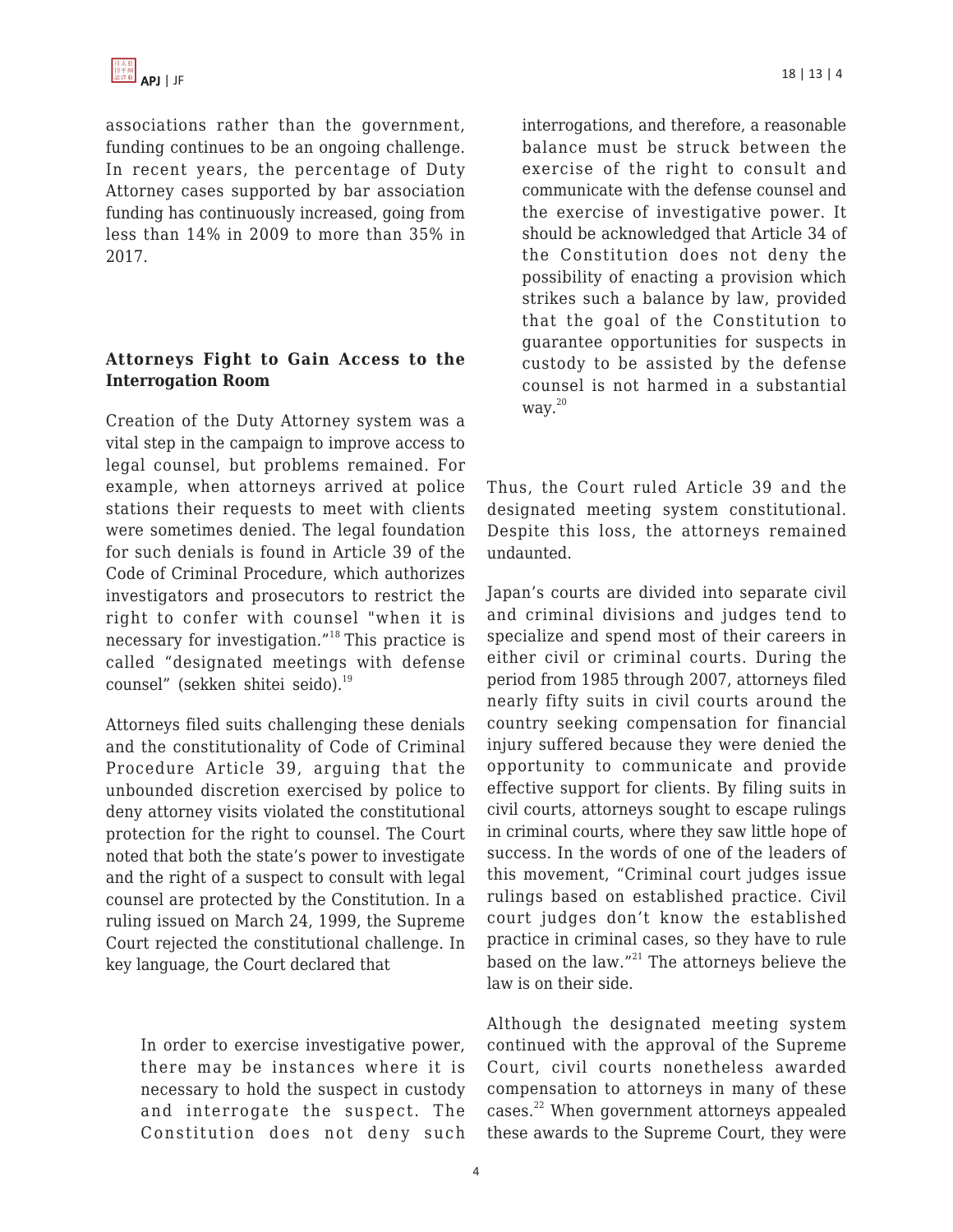disappointed to find the Court confirming the civil court judgments and stressing the importance of early access to legal counsel. $^{23}$ 

The pressure of repeated judgments in favor of the attorneys inevitably led to relaxation in the use of the "designated meeting" system to deny attorney access to suspects in detention, resulting in more frequent and lengthier consultations with legal counsel at an early stage of their confinement.

This reform was achieved not by legislative action or by courts ruling directly on issues of criminal procedure, but instead by the initiative and creativity of attorneys themselves in their long-term campaign to provide better legal assistance to persons accused of crime. Ironically, they achieved progress in criminal procedure by avoiding the criminal courts.

## **Impact of the Campaign**

As explained above, access to legal counsel by persons under arrest has continuously expanded over the past two decades. In this section we will introduce some key indicators that suggest the campaign is having a significant impact.

The central complaint of critics who label Japan's system "hostage justice" is that detainees are faced with a choice between confession and continued detention. In other words, they say that confession is a condition of pre-trial release and nearly all suspects confess as a result. $^{24}$ 

In Japan's criminal justice system, prosecutors have the sole authority to request that suspects be detained and courts have the sole authority to approve or reject these requests. In the past, courts approved nearly all requests and rejected nearly all challenges by defense counsel. According to JFBA data, during the period from 1990 through 2007 fewer than one percent of challenges to prosecutors' detention requests were granted.<sup>25</sup>

Recent data shows a significant decline in detentions. This decline is primarily the result of the proactive stance of defense attorneys who challenge court detention orders more frequently and of judges who are more willing to recognize those challenges and release suspects from detention.

The first important metric shows the courts' responses to prosecutors' detention requests. In 2010, prosecutors sought detention orders for 114,567 suspects. Courts approved 98.9% of the requests, ordering release of only 1,237 persons. Since then, judicial resistance to detention requests has steadily increased. In 2018, prosecutors filed detention requests for 95,079 suspects. Courts approved 95.1%, ordering release of the remaining 4,888 suspects, nearly four times the number released ten years earlier.<sup>26</sup>

In cases where courts grant prosecutors' requests, defense attorneys can file oppositions. Whereas initial detention decisions are typically decided by a single judge, these defense challenges must be decided by a threejudge panel, thus opening the door to more thorough scrutiny of prosecutors' requests. In years past, attorneys rarely made such challenges, but over the past decade the number has dramatically increased. Between 2008 and 2018, the number of defense challenges to detention more than doubled, rising from 4,706 to 13,263. The rate of approval has remained roughly the same at approximately 20%, so the number of individuals released over the ten-year period rose from 1,005 in 2008 to 2,541 in 2018.<sup>27</sup>

The change in the attitudes of the attorneys and courts appears to have affected prosecutors as well. They joined the trend to reduce the heavy use of pre-trial detention by more frequently releasing suspects without prosecution. In 2008, prosecutors declined to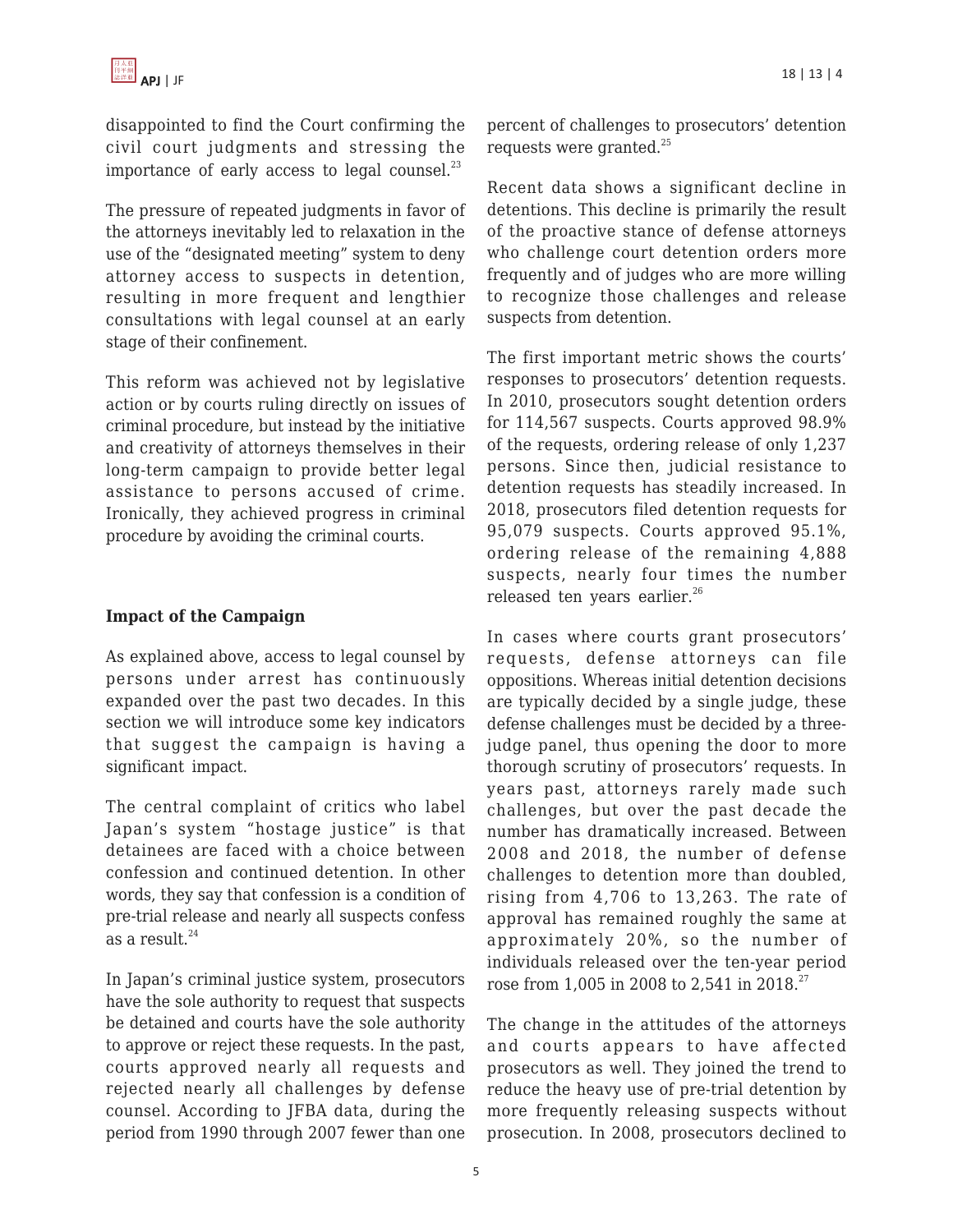file charges in 26.5% of cases. By 2018, the percentage had risen to 37.2%. More than 33,000 suspects were released by prosecutors' decisions to drop their cases that year.<sup>28</sup> If prosecutors had acted at the 2008 rate, more than 3,000 additional persons would have gone to trial.

Whether by action of the prosecutors or the judges, the bottom line is that many more detainees are released prior to indictment. Many observers suggest that the primary reason for this result is attorney activism, in particular, suspects' improved access to defense counsel prior to indictment.<sup>29</sup>

#### **Expectations for the Future**

Attorneys and bar associations are continuing their campaigns to expand the right to counsel and to gain freedom for their clients. Progress has been understandably slow, but steady. If the Diet passed groundbreaking legislation or the Supreme Court issued a landmark judgment, change could be very rapid. But this has not happened. Instead, change has been bottom-up, the result of advocacy in individual cases and the willingness of lower court judges to impose tighter requirements to keep people in jail before trial. The attorneys' campaign is targeted at these judges and the objective is nothing less than a "revolution in consciousness" (ishiki kaikaku) among them.<sup>30</sup> As noted above, the Supreme Court has approved civil awards for compensation in cases where attorneys were denied visits with detained clients. However, the Court has not produced rulings that directly reform criminal procedure. $31$ 

Poor legal protections for criminal suspects in Japan are largely the result of Supreme Court decisions. Anyone who simply reads Japan's Constitution gets the strong impression that Japan provides robust protections for the rights of persons under arrest. Constitution Articles 31 through 40 declare many important protections, including rights to the due process of law, to a speedy and public trial, to remain silent, and others. However, Japan's Supreme Court has refused to take an expansive view of these provisions in a manner that would protect individuals held by the police.

In this article, we have focused on the right to counsel protected by Constitution Articles 34 and 37. As we have seen, despite constitutional language that guarantees a right to counsel, the Supreme Court has nonetheless approved prosecutors' use of the "designated meeting system" to limit access to counsel. Moreover, the Court has tolerated the practice of barring defense counsel from interrogation rooms. Another Supreme Court precedent that sharply impacts persons under arrest concerns the right to remain silent, protected by Constitution Article 38. Instead of ruling that when a suspect invokes this right police and prosecutors' interrogations must cease, instead the Court ruled that interrogations may continue unimpeded. $32$  As interrogations continue, often for many hours per day, suspects are denied the presence of legal counsel at their side.

Unfortunately, at present there is little reason to expect a change in the attitude of the Supreme Court toward these issues.<sup>33</sup> But the attorneys' bottom-up strategy is achieving results and they have vowed to continue their campaign.

Many local bar associations have started programs to support members who challenge pre-trial detentions. For example, in Kyushu and Okinawa (courts under the jurisdiction of the Fukuoka High Court), during the period from June through August 2019, attorneys challenged detention requests in 250 cases. Suspects were released from police custody in 98 of the cases. $34$  Similar campaigns have been launched in Kanagawa, Aichi, and elsewhere. In Aichi's case, the prefectural bar association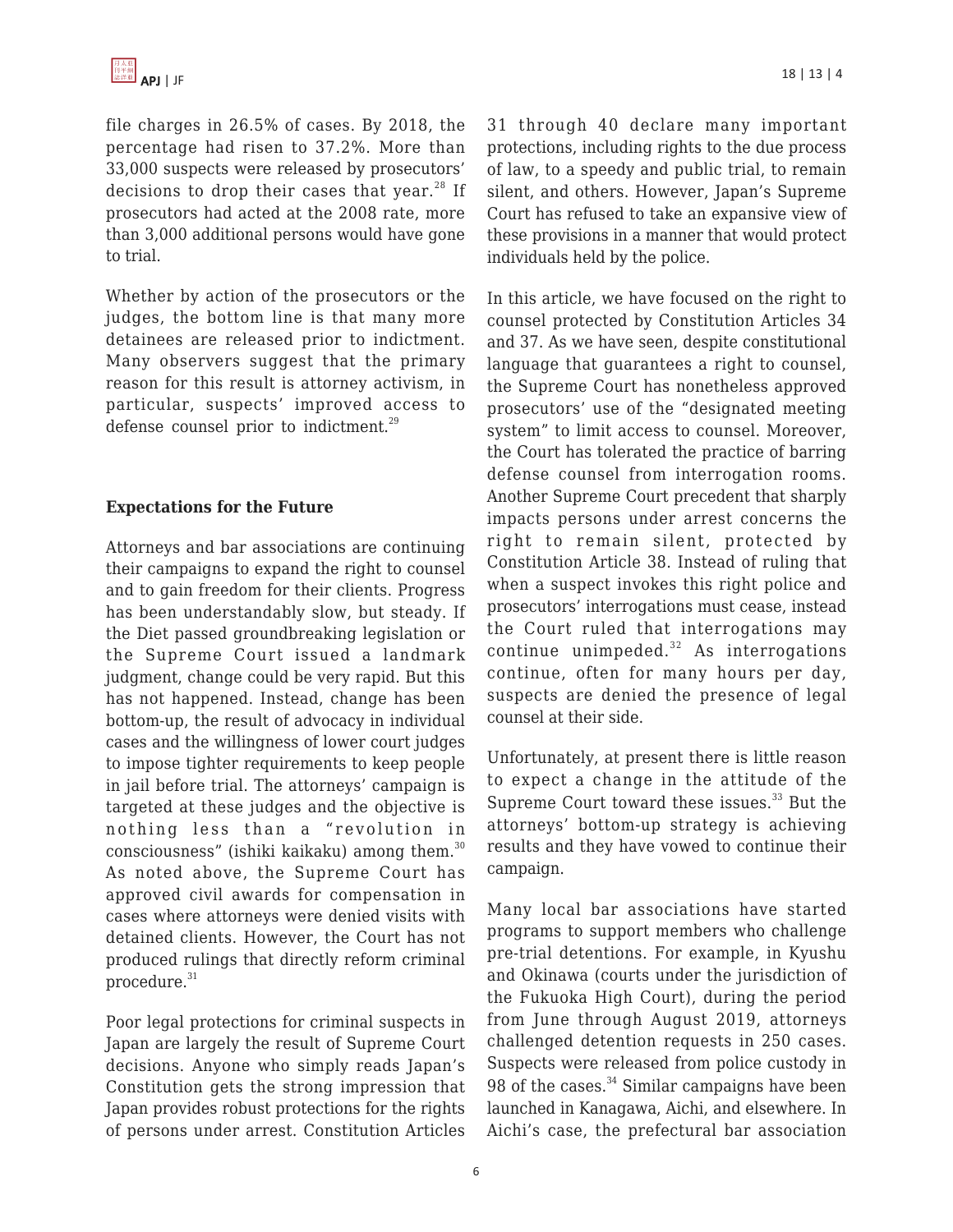actually provides small financial grants to attorneys who file these challenges. (The amount of the stipend is 10,000 yen per case. The bar association's goal was to support 800 cases within a three-month period.) $35$ 

As the bottom-up strategy continues in trial courts around Japan, at the national level the JFBA has launched a new campaign addressed to another fundamental aspect of the right to counsel: the presence of defense counsel during interrogations. In demanding this reform, JFBA leaders seek to emulate their success in the related issue of video recording interrogations. The JFBA achieved partial success when video recording was required regarding interrogations related to lay judge trials, which are required in cases of homicide, robbery resulting in serious injury or death, arson, and other serious crimes.

Persistent lobbying by the JFBA was the primary force behind this reform. The JFBA's work, supported by the news media and public opinion, led to a report recommending video recording in a limited range of cases by the Legislative Council (hōseishingikai), an important advisory body to the Ministry of Justice, in 2014. The Ministry drafted legislation based on the Council's report which was submitted to the Diet and passed on June 3, 2016.<sup>36</sup> Mandatory recording commenced on June 1st, 2019.<sup>37</sup>

Although broad public interest in reform was sparked by disclosure of a prosecutor's evidence tampering in the heavily reported Muraki case, $38$  there is no doubt that without the JFBA's longstanding campaign, the Legislative Council would not have adopted the idea.

The right to presence of counsel during interrogations is even more fundamental than video recording. As described above, the attorneys' efforts to gain constitutional recognition of this right were rejected by the Supreme Court in 1999. In its campaign launched in 2019, the JFBA focuses on Diet legislation rather than the courts. $39$  Advocates hope that the process that led to the video recording requirement will serve as a model for future legislation to require attorneys to be present during interrogations.

#### **Final Comment**

Japan's Supreme Court has generally refused to interpret constitutional provisions in a manner beneficial to persons accused of crime. Lengthy detentions with minimal access to counsel have been the result. On the other hand, the attorneys' zealous advocacy in the day-to-day work of representing individual suspects before lower courts has achieved meaningful change in recent years. If the attorneys succeed in their new campaign to require the presence of counsel in the interrogation room, this will be an even greater victory in the cause of justice for persons accused of crime.

**Dr. Makoto IBUSUKI** is Professor of Criminal Procedure Law at Seijo University, Tokyo. His standing as one of Japan's leading experts in the field has been recognized not only in the academic community, but also by the national Diet where he has been called as an expert witness, by Japan's courts where he has submitted more than thirty expert opinions, and by the Japan Federation of Bar Associations. His particular interests include police surveillance, interrogations, criminal discovery, judicial stay of proceeding, and miscarriage of justice. He is also one of the leading legal informatics and cyber law experts in Japan. Dr. IBUSUKI has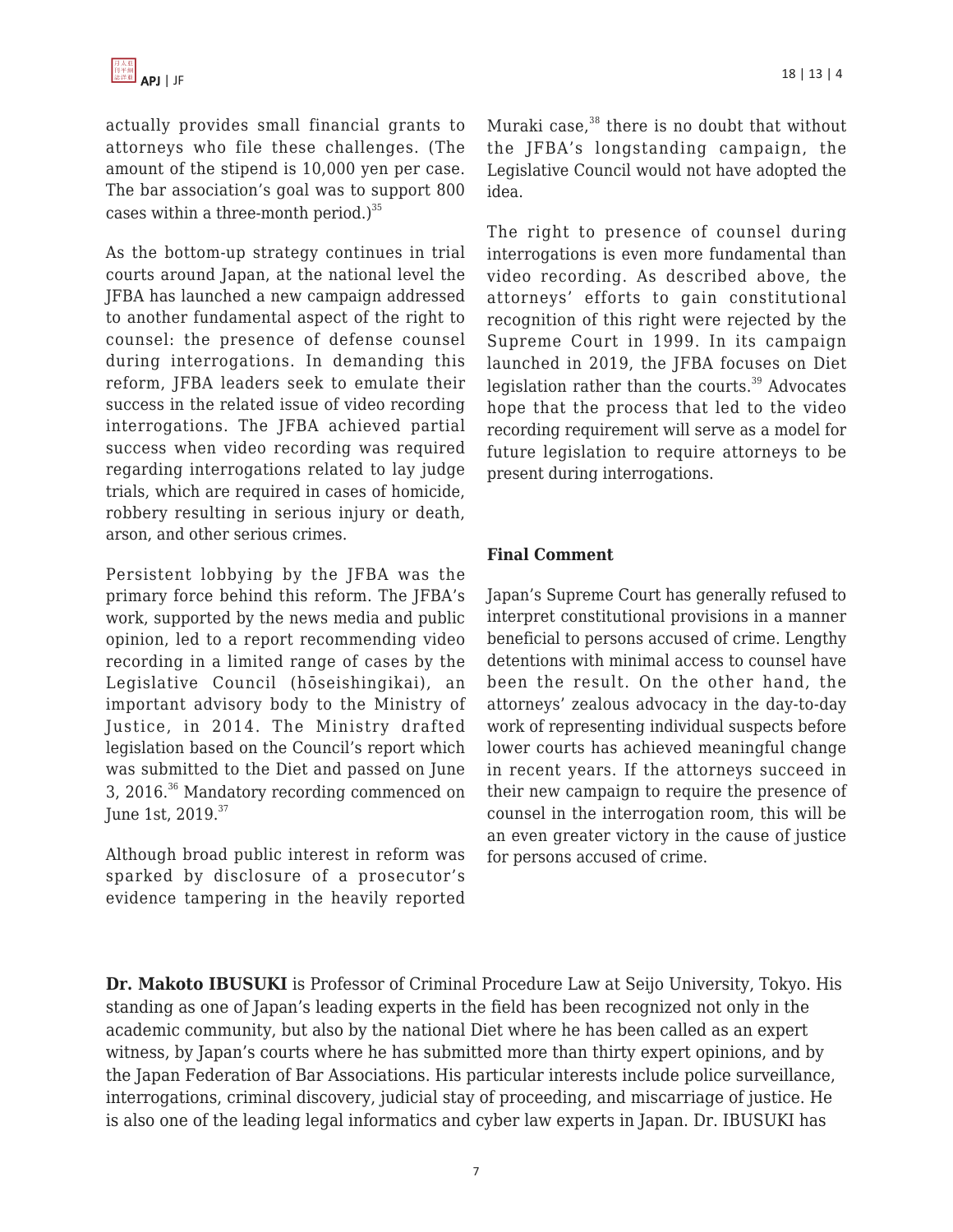

published more than thirty academic books and has contributed more than one hundred articles to major law journals in Japan. He has also translated several books and has served as the leader or director in many academic projects, including international programs.

**Lawrence Repeta** has served as a lawyer, business executive, and law professor in Japan and the United States. He retired from the Meiji University law faculty in 2017. He has written widely on Japan law issues, especially related to constitutional rights and transparency in government. He is best known in Japan as the plaintiff in a suit that led to a 1989 Supreme Court judgment that opened Japan's courts to public reporting. He is an *Asia-Pacific Journal: Japan Focus* editor. See his detailed profile on [his website](https://www.lawrencerepeta.com/).

# **Notes**

<sup>1</sup> See ["Call to Eliminate Japan's 'Hostage Justice' System by Japanese Legal Professionals,"](https://www.hrw.org/news/2019/04/10/call-eliminate-japans-hostage-justice-system-japanese-legal-professionals) an English translation.

<sup>2</sup> Nishi Nihon Shimbun, Nov. 8, 2019. 「判断、もっと慎重に」取り調べの身体拘束NOn九州で 拡大 弁護士会が運動展開、全国でも上位に

3 *Tokyo Shimbun*, May 19, 2019.

4 The relevant language in Article 37 reads "…At all times the accused shall have the assistance of competent counsel who shall, if the accused is unable to secure the same by his own efforts, be assigned to his use by the State."

<sup>5</sup> [2017 White Paper on Attorneys \(bengoshi hakusho\),](https://www.nichibenren.or.jp/library/en/about/data/WhitePaper2017.pdf) page 41. Readers will notice that the chart shows a decline in the number of arrests over the past 15-year period. Study of the reasons for this decline is beyond the scope of this paper. Makoto Ibusuki recommends the following two articles for fruitful discussion of this issue: Koichi Hamada, "Why is the Number of Crimes Decreasing?"[][なぜ犯罪は減少しているのか](https://www.jstage.jst.go.jp/article/jjscrim/38/0/38_KJ00008952449/_pdf)[,](https://www.jstage.jst.go.jp/article/jjscrim/38/0/38_KJ00008952449/_pdf) []浜井 浩一, 犯罪社会学 研究 第38号 2013年; and and Taisuke Kanayama, "The Declining Number of Crimes in Recent Years and the Metamorphosis in Crime"「[近年の刑法犯の減少と犯罪の転移,](https://www.waseda.jp/prj-wipss/ShakaiAnzenSeisakuKenkyujoKiyo_08_Kanayama.pdf)」金山泰介, 早稲田大学社会 安全政策研究所紀要 (8), 17-37, 2015

 $^6$  This scheme was modeled on a Duty Solicitor scheme created in the United Kingdom in the 1980s.

<sup>7</sup> "2017 White Paper on Attorneys," p. 38.

 $\,^8$  Japanese attorneys (bengoshi) are required to register in both a local bar association and the national Japan Federation of Bar Associations (JFBA). Mandatory bar associations are established for each prefecture.

 $^{\rm 9}$  The Japan Legal Aid Association (法律扶助協会) was founded by the JFBA in 1952 to provide funding for legal services. It was disbanded in March 2007. This program was called the Criminal Suspect Defense Aid (CSDA) (被疑者弁護援助制).

<sup>10</sup> Emergency Fund for Duty Attorney System (当番弁護士等緊急財政基金)

<sup>11</sup> [少年](https://www.toben.or.jp/message/libra/pdf/2008_11/p24-25.pdf)*[・](https://www.toben.or.jp/message/libra/pdf/2008_11/p24-25.pdf)*[刑事財政基金.](https://www.toben.or.jp/message/libra/pdf/2008_11/p24-25.pdf)

 $12$  The JFBA is still collecting [the fee](https://www.nichibenren.or.jp/library/pdf/jfba_info/rules/koji/191206_koji_4.pdf) from the members every year. The monthly fee was 1,900 yen until it was reduced in May 2020 to 1,600 yen per month.

<sup>13</sup> Mark Levin and Adam Mackie have published an exhaustive listing of English language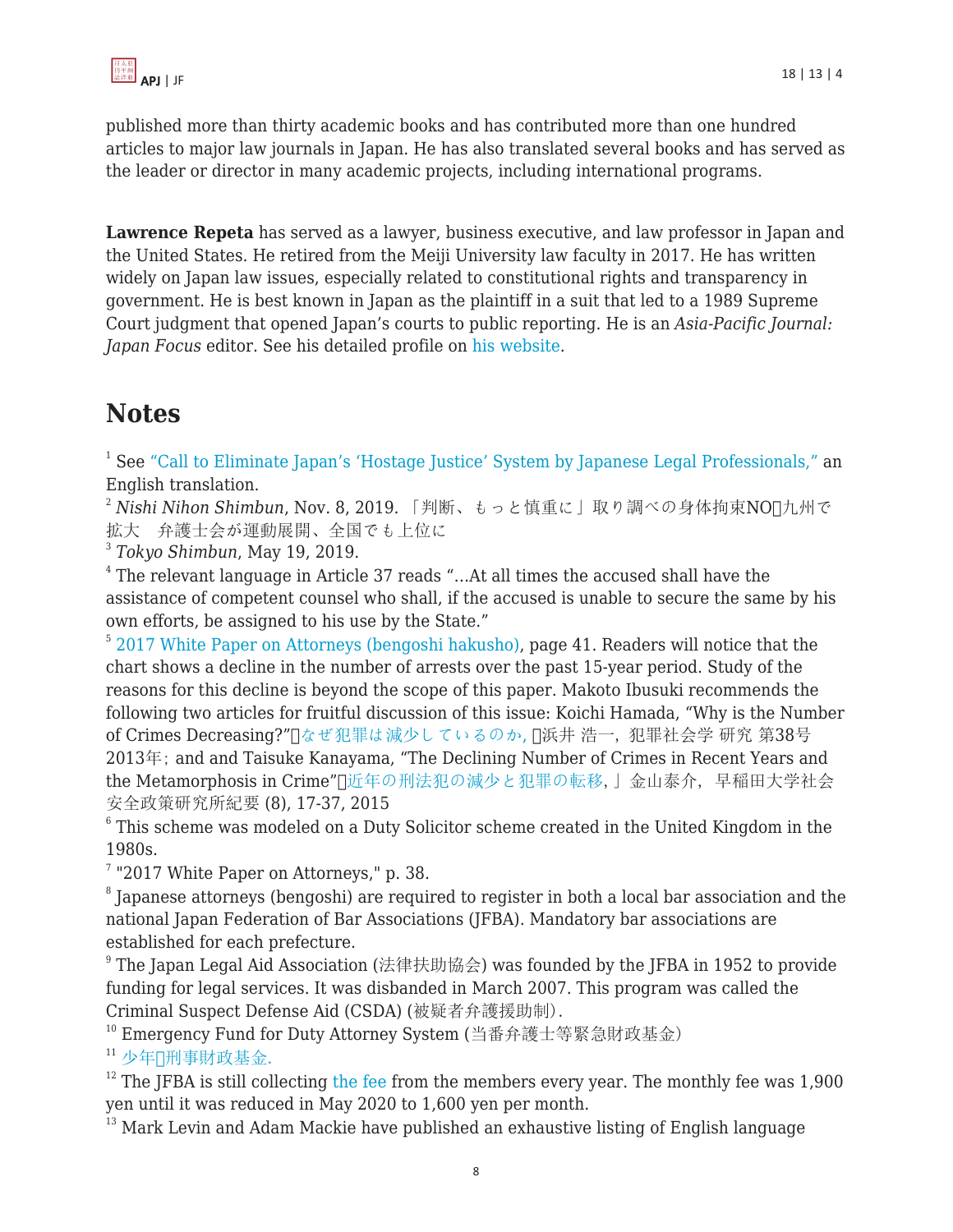

material that discuss the Council and subsequent reforms. See Levin and Mackie, ["Truth or](https://papers.ssrn.com/sol3/papers.cfm?abstract_id=2237663) [Consequences of the Justice System Reform Council: An English Language Bibliography from](https://papers.ssrn.com/sol3/papers.cfm?abstract_id=2237663) [Japan's Millennial Legal Reforms](https://papers.ssrn.com/sol3/papers.cfm?abstract_id=2237663)," *Asian-Pacific Law & Policy Journal*, Vol. 14, No. 3 (2013). For a brief overview, see Daniel H. Foote, "Introduction and Overview," in Foote (ed) *Law in Japan – A Turning Point* (University of Washington Press, 2007).

<sup>14</sup> [JLSC 2018 White Paper.](https://www.houterasu.or.jp/houterasu_gaiyou/kouhou/kankoubutsu/hakusyo/heisei30nendohakusyo.files/gaiyo.pdf)

<sup>15</sup> Regarding the launch of lay judge trials, see Kaori Kano & Stacey Leanne Steele, [Japan's](http://blog.hawaii.edu/aplpj/files/2016/09/APLPJ_17.2_Kano_Steele_Final.pdf) [Lay Judge System \(](http://blog.hawaii.edu/aplpj/files/2016/09/APLPJ_17.2_Kano_Steele_Final.pdf)*[Saiban-in Seido](http://blog.hawaii.edu/aplpj/files/2016/09/APLPJ_17.2_Kano_Steele_Final.pdf)*[\) and Legislative Developments: Annotated Translation of](http://blog.hawaii.edu/aplpj/files/2016/09/APLPJ_17.2_Kano_Steele_Final.pdf) [the Act Amending the Act on Criminal Trials with Participation of](http://blog.hawaii.edu/aplpj/files/2016/09/APLPJ_17.2_Kano_Steele_Final.pdf) *[Saiban-in](http://blog.hawaii.edu/aplpj/files/2016/09/APLPJ_17.2_Kano_Steele_Final.pdf)*, and Makoto Ibusuki, ["Quo Vadis?"⁑: First Year Inspection to Japanese Mixed Jury Trial](http://blog.hawaii.edu/aplpj/files/2011/11/APLPJ_12.1_ibusuki.pdf) (2011)

 $16$  Criminal Procedure Code Article 289: "When a case is punishable by the death penalty, life imprisonment, life imprisonment without work, or imprisonment or imprisonment without work whose maximum term is more than three years, the trial may not be convened without the attendance of defense counsel."

<sup>17</sup> [Summary](http://www.moj.go.jp/content/001149703.pdf): [Bill](http://www.moj.go.jp/content/001139232.pdf): [Outline](http://www.moj.go.jp/content/001139231.pdf)

 $18$  Code of Criminal Procedure Article 39 (3): "A public prosecutor, public prosecutor's assistant officer or judicial police official ("judicial police official" means both a judicial police officer and a judicial constable; the same shall apply hereinafter) may, when it is necessary for investigation, designate the date, place and time of the interview or sending or receiving of documents or articles prescribed in paragraph (1) only prior to the institution of prosecution; provided, however, that such designation shall not unduly restrict the rights of the suspect to prepare for defense."

 $19$  Daniel Foote discusses the general designation system and notes that in 1988 the Ministry of Justice revised internal guidelines in order to relax the use of the designation system in "Policymaking by the Japanese Judiciary in the Criminal Justice Field," *Hōshakaigaku*, vol. 72, p.6, at 15-16. (2010)

 $^{20}$  [Judgment of the Supreme Court Grand Bench, March 24, 1999](https://www.courts.go.jp/app/hanrei_en/detail?id=433). Minshu Vol. 53, No. 3, page 514. ([最高裁大法廷平成11年3月24日](https://www.courts.go.jp/app/files/hanrei_jp/506/052506_hanrei.pdf)民集53巻3号514頁)

 $21$  Repeta interview with Masatoshi Uchida, July 2019. (Repeta translation of Uchida comment.)

 $22$  [A list of these cases](https://www.nichibenren.or.jp/library/ja/committee/list/data/sekkenbogai_list.pdf) is available on the JFBA website.

<sup>23</sup> E.g., Supreme Court (3rd P.B.), Judgment of June 13, 2000, 54 *Minshū* 1635, and Supreme Court (3rd P.B.), Judgment of April 19, 2005, 59 *Minshū* 563. Daniel Foote discusses these cases in "Policymaking by the Japanese Judiciary in the Criminal Justice Field," *Hoshakaigaku*, vol. 72, p.6, at p. 38.

<sup>24</sup> See "[Call to Eliminate Japan's 'Hostage Justice' System by Japanese Legal Professionals](https://www.hrw.org/news/2019/04/10/call-eliminate-japans-hostage-justice-system-japanese-legal-professionals)," an English translation.

<sup>25</sup> Nishi Nihon Shimbun, Nov. 8, 2019. 「判断、もっと慎重に」取り調べの身体拘束NOn九州で 拡大 弁護士会が運動展開、全国でも上位に

 $26$  2019 White Paper on Attorneys, (JFBA, 2019), p. 91, Figure 2-1-1-9.

<sup>27</sup> *Ibid.*, p. 93, Figure 2-1-1-14.

<sup>28</sup> *Ibid.*, p. 93, Figure 2-1-1-15.

<sup>29</sup> Professor Hiroyuki Kuzuno of Hitotsubashi University was one of the first to make this connection. Hiroyuki Kuzuno, "*Keiji Shihō Kaikaku to Keiji Bengo* (Judicial System Reform and